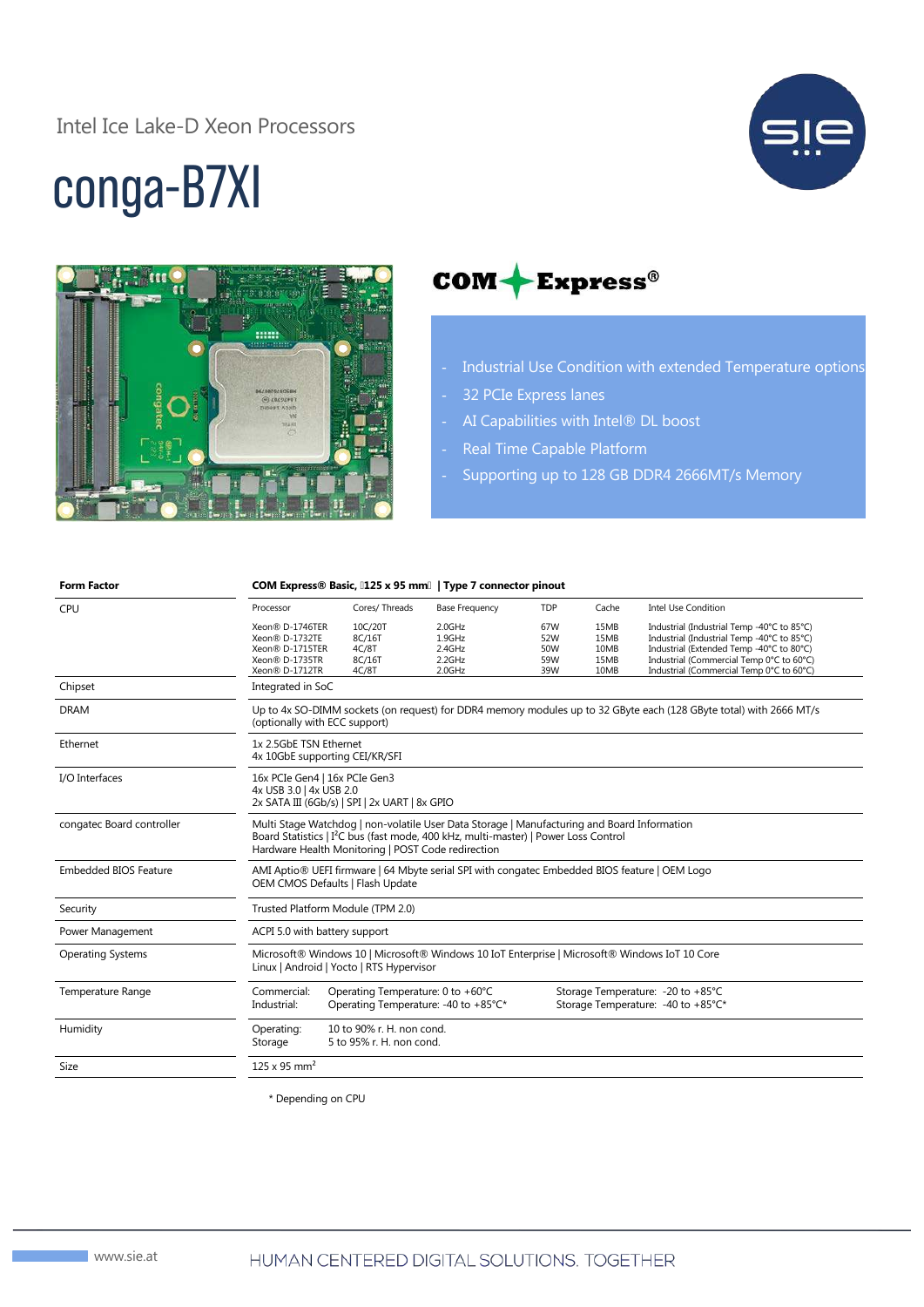

#### conga-B7XI | Bottom Side View

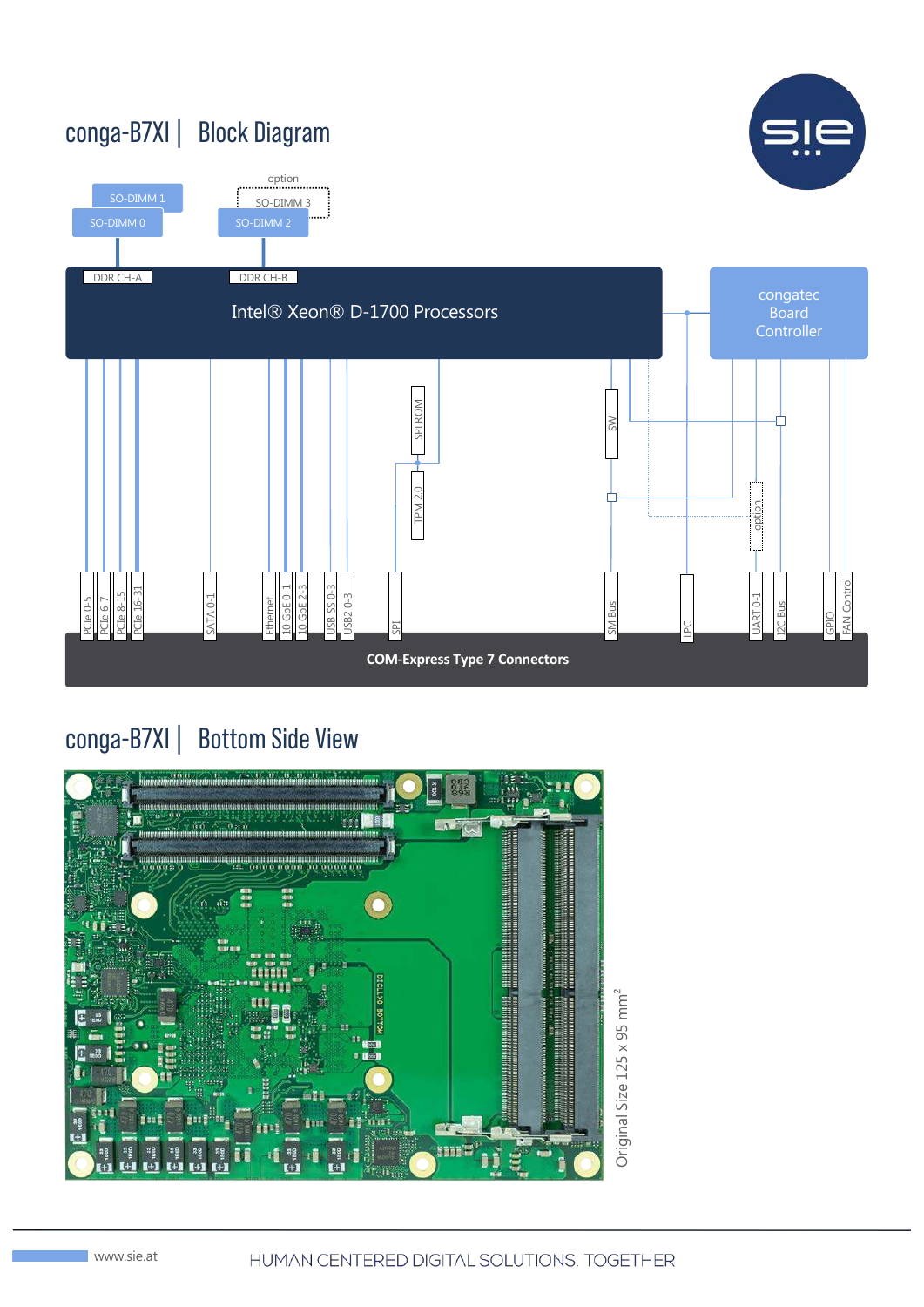## conga-B7XI | Order Information



| <b>Article</b>                | PN     | <b>Description</b>                                                                                                                                                                                                                            |  |  |  |  |
|-------------------------------|--------|-----------------------------------------------------------------------------------------------------------------------------------------------------------------------------------------------------------------------------------------------|--|--|--|--|
| 050200<br>conga-B7XI/D1746TER |        | COM Express Type 7 Basic module based on Intel® Xeon® D-1746TER 10-core processor with 2.0 GHz,<br>15MB cache and dual channel DDR4 2666 MT/s memory interface (formerly Ice Lake-D LCC). Industrial<br>temperature range from -40°C to 85°C. |  |  |  |  |
| conga-B7XI/D1732TE            | 050201 | COM Express Type 7 Basic module based on Intel® Xeon® D-1732TE 8-core processor with 1.9 GHz, 15MB<br>cache and dual channel DDR4 2666 MT/s memory interface (formerly Ice Lake-D LCC). Industrial<br>temperature range from -40°C to 85°C.   |  |  |  |  |
| conga-B7XI/D1715TER           | 050202 | COM Express Type 7 Basic module based on Intel® Xeon® D-1715TER 4-core processor with 2.4 GHz,<br>10MB cache and dual channel DDR4 2666 MT/s memory interface (formerly Ice Lake-D LCC). Industrial<br>temperature range from -40°C to 80°C.  |  |  |  |  |
| conga-B7XI/D1735TR            | 050210 | COM Express Type 7 Basic module based on Intel® Xeon® D-1735TR 8-core processor with 2.2 GHz, 15MB<br>cache and dual channel DDR4 2666 MT/s memory interface (formerly Ice Lake-D LCC). Commercial<br>temperature range from 0°C to 60°C.     |  |  |  |  |
| conga-B7XI/D1712TR            | 050211 | COM Express Type 7 Basic module based on Intel® Xeon® D-1712TR 4-core processor with 2.0 GHz, 10MB<br>cache and dual channel DDR4 2400 MT/s memory interface (formerly Ice Lake-D LCC). Commercial<br>temperature range from 0°C to 60°C.     |  |  |  |  |
| conga-B7XI/CSA-HP             | 050250 | Standard active cooling solution for COM Express Basic modules conga-B7XI with integrated heat pipes,<br>39.5mm overall cooling height and integrated 12V fan.                                                                                |  |  |  |  |
| conga-B7XI/CSP-HP             | 050252 | Standard passive cooling solution for COM Express Basic modules conga-B7XI with integrated heat pipes,<br>23.3mm overall cooling height.                                                                                                      |  |  |  |  |
| conga-B7XI/HSP-HP-B           | 050254 | Standard heatspreader for COM Express Basic modules conga-B7XI with integrated heat pipes and 11mm<br>overall cooling height. Through hole mounting with bore hole standoffs Ø2.7mm.                                                          |  |  |  |  |
| conga-B7XI/HSP-HP-T           | 050255 | Standard heatspreader for COM Express Basic modules conga-B7XI with integrated heat pipes and 11mm<br>overall cooling height. Threaded mounting with threaded standoffs M2.5.                                                                 |  |  |  |  |
| conga-B7XI/HPA                | 050256 | Heat pipe Adapter for COM Express Basic modules conga-B7XI. Suitable for standard 8 mm heat pipes to<br>optimize heat distribution.                                                                                                           |  |  |  |  |
| conga-X7EVAL                  | 065420 | Evaluation Carrier Board for COM Express Type 7 modules with up to four 10GbE SFP+ fiber/copper ports<br>implemented via Intel Cortina 10GbE Phy's. The carrier features an Aspeed AST2500 Board Management<br>Controller (BMC).              |  |  |  |  |